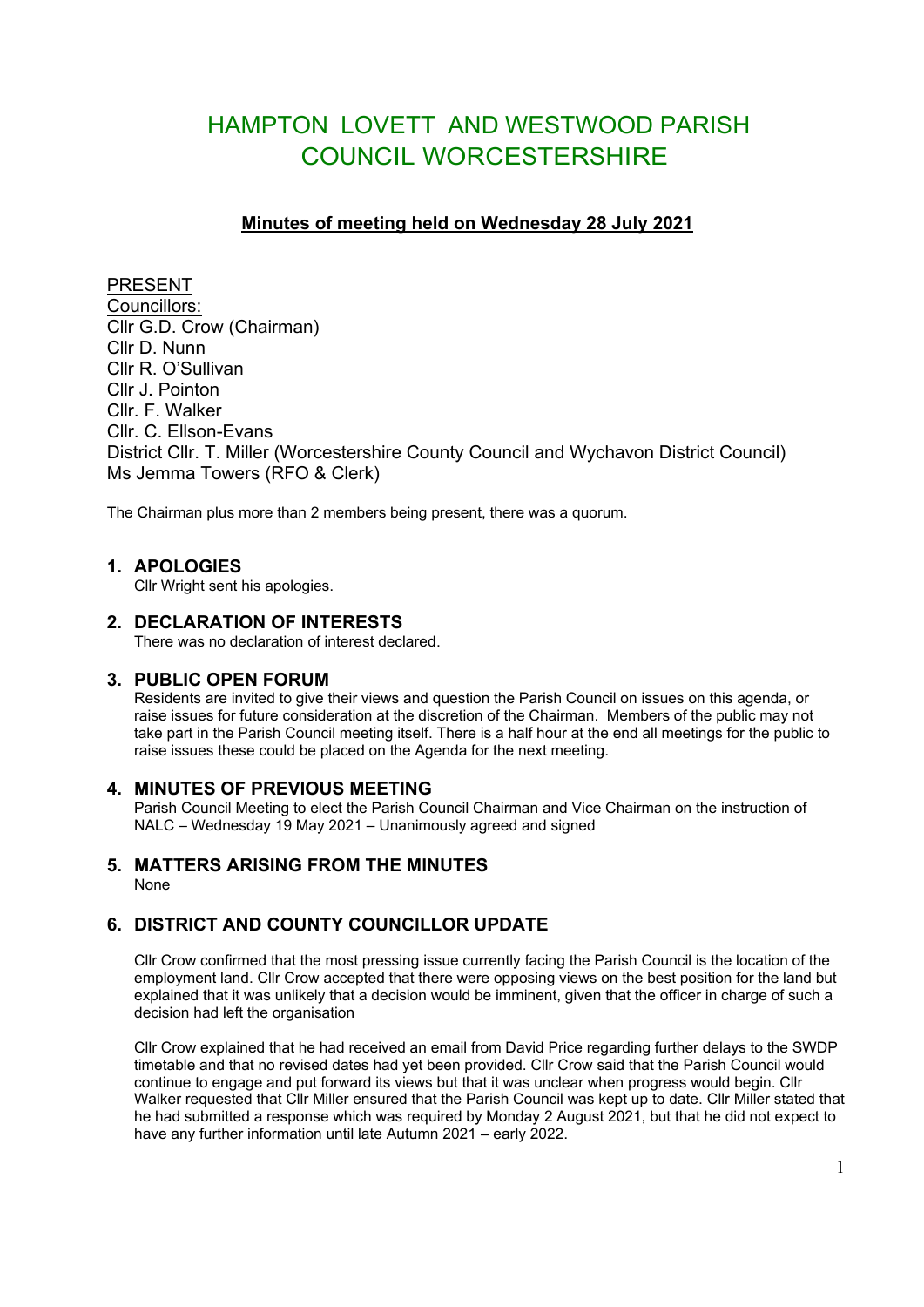Cllr Ellson-Evans raised the issue of traffic on the A442 and the A4133. Cllr Ellson-Evans explained that she had had discussions with the Police, who advised her to speak to the Parish Council, in order for support to be requested from Highways. Cllr Crow discussed examples of traffic calming measures in other parts of Europe and Cllr Miller suggested putting forward such proposals, to see whether they would be accepted by Wychavon. Cllr Nunn stated that there was a real need to solve the traffic problem; that if Highways could see the problem, they may consider putting a restriction on the speed limit or a weight limit on the traffic able to use the road. There was a discussion between Cllr Nunn and Cllr Miller regarding the introduction of traffic lights, which would mean that the narrower parts of the road would be better managed. Cllr Miller stated that whilst this would have the positive effect of slowing the traffic, it would have a detrimental effect on the environment. Cllr Miller informed the councillors that any decisions made must adhere to Government guidance, Manual for the Streets. Cllr Miller confirmed that he would speak with the officer and make her aware of the Parish Council's concerns.

#### In summary, Cllr Crow stated that:

1) A temporary solution to control/calm the traffic on the A4133 was required and that the permanent solution of the bridge had been discussed amongst the councillors. 2) A traffic calming strategy for the A442 needed to be considered.

Cllr Miller stated that he was hoping to purchase a mobile ANPR camera. Cllr Miller explained that the camera costs £6000 but that it is a priority of the County Council to work with the Police to reduce speeding. Cllr Walker explained that her neighbour had had some success of calming the traffic by placing a sign outside his property and that she would find out some more information about this.

# **7. OTHER ITEMS**

#### **Amazon**

Cllr Crow stated that Amazon had agreed to plant 10,000 bluebells in Bluebell Wood and had also organised a contractor to litter pick along Doverdale Lane, from the bridlepath to the main road, in particular the turn off to Amazon and the layby with the telephone box.

#### **Divisional Fund**

Cllr Crow thanked Cllr Miller for a contribution of £1000.00 to the Parish Council. Cllr Crow explained that the money will be used to maintain Bluebell Wood and keeping the Parish green.

#### **Telephone Box**

Cllr Crow confirmed that the telephone box had been secured back in position

# **8. PLANNING**

Cllr Crow and Cllr Nunn discussed an email sent by Cllr Nunn regarding the requirement to ensure planning application notices are appropriately displayed. Cllr Nunn had cited four previous planning applications, which Cllr Crow confirmed had been rejected. Cllr Nunn accepted this but explained that he had spoken to Cllr Miller as one of the previous applications had been resurrected as a "Q" development.

# **9. FINANCE**

Cllr Crow confirmed that the 2020-2021 Accounts were being checked for auditing purposes. Cllr Crow also stated that a new VAT recovery request would be submitted.

Payments up to 28 July 2021, as per Accounts presented by Clerk, summarised by Chair:

| <b>CHEQUE NO.</b> | <b>DESCRIPTION</b> | £ AMOUNT |
|-------------------|--------------------|----------|
| 100840            | Website            | £100.00  |